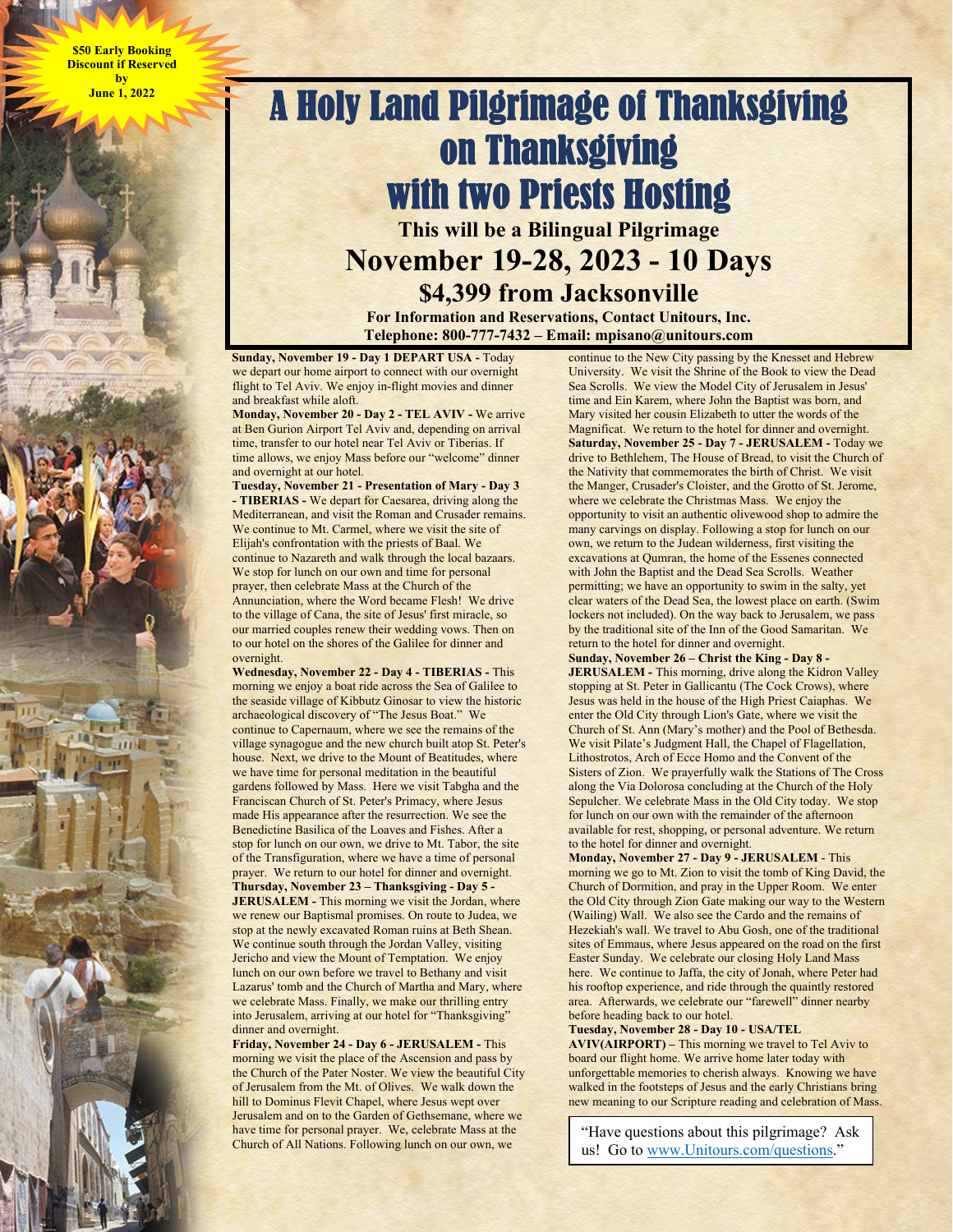**\$50 Early Booking Discount if Reserved by** 

## **June 1, 2022 A Holy Land Pilgrimage of Thanksgiving UA1119GS Mail to: Unitours, Inc. 10 Midland Ave. #202. Port Chester, NY 10573 Please reserve \_\_\_ seats on this A Holy Land Pilgrimage of Thanksgiving - November 19-28, 2023 Enclosed please find deposit of \$500 per person (Payable to Unitours, Inc.)**  PLEASE ENCLOSE A COPY OF YOUR PASSPORT (**Passport MUST be valid until May 28, 2024, or later.)** Name(s) as appears on passport) Address: City, State & Zip Telephone: Email address: Name(s) to use on nametags My Roommate: Please assign a roommate (if available) \_\_\_ I prefer a single room - \$**1,054** supplement and limited in number. I/we wish to purchase optional travel insurance starting at \$206 now in order to cover preexisting conditions. (See "Travel Insurance" on pilgrimage terms for price and details.) \_\_\_ **Apply \$50 if booked by June 1, 2022**  Charge my deposit to Visa MasterCard Amex Discover Card # Exp. Date **I understand that certain charges such as air taxes, fuel surcharges and rates of exchange can affect the final cost and I agree to pay such costs should adjustments be necessary. I have read and understand the Deposit and Cancellation Fees.** \_\_\_\_\_\_\_\_\_\_\_\_\_\_\_\_\_\_\_\_\_\_\_\_\_\_\_\_\_\_\_\_\_\_\_\_\_\_\_\_\_\_**Signature**

**TOTAL TOUR PRICE:** The tour price is based on airfare, cruise, land rates and rates of exchange in effect April 20, 2023. All rates are subject to change without prior notice. Should the rates go up or down, an adjustment would be made prior to departure. Refunds CANNOT be granted for any accommodations, services or events that are not used nor if you deviate from the tour. If fewer than 40 pilgrims participate a price adjustment may be necessary.

**PASSPORT AND VISA REQUIREMENTS:** A valid passport is required. At the time of printing, U.S. citizens holding valid passports DO NOT REQUIRE visas but may require COVID vaccination for the country or countries being visited. Passport MUST be valid until May 28, 2024, or later. Citizens of countries other than U.S. please contact the consulate of the country or countries being visited to determine visa requirements.

AIR TRANSPORTATION: International flight reservations are being held on United Airlines. No stopovers are permitted. Any changes after ticket is issued, carries a mandatory charge of \$200. Once the tickets are issued, they are NON-

TRANSFERABLE AND NON-REFUNDABLE. Any requests to change a ticket once issued will incur a reissue fee of \$200 plus any fare.differential will apply. Cancellation of air seat within 90 days of departure will incur a \$200 penalty.

**DOMESTIC AIRFARE:** For those who make domestic air arrangements to the originating city of this tour, your tour host and Unitours strongly recommend the purchase of tickets that can be changed without heavy fees and penalties as international flight schedules are always subject to change.<br>HOTEL ACCOMMODATIONS: Specially selecte

Specially selected hotels based on twin occupancy with private bath. Single Room supplement of \$1054 will be charged where requested and available. If you do not have a roommate and Unitours is unable to arrange one, you will be billed for the single room supplement. All singles are subject to availability.

**MEALS:** Breakfast and Table D' Hote dinners are provided daily except where noted in the itinerary. An extra charge will be made when coffee, tea or other beverages are not included in the menu of the day with the dinner meal.

**TIPS AND TAXES:** Tips and taxes normally appearing on hotel and restaurant bills as service are included, as are all government and local taxes on hotels and meals, porterage of one suitcase per person. International departure taxes of \$112 plus current fuel surcharges of \$598 are included (subject to change). TIPS TO TOUR MANAGER/GUIDES, DRIVERS OR DINING ROOMS STAFF OF \$90 ARE NOT INCLUDED. One average sized suitcase not exceeding 50 lbs total weight and 62 linear inches (height plus width plus depth) is permitted throughout the trip.

**NOT INCLUDED:** Expenses and items not specifically mentioned in this brochure are NOT covered, including but not limited to: passport and visa fees, meals not listed and items of a personal nature such as laundry, wines, liquors, mineral waters, after dinner coffee or tea, sightseeing or services other than those specifically mentioned, tips and taxes mentioned above, excess baggage and insurance, etc.

**DEPOSITS AND CANCELLATIONS:** A deposit of \$500 is required to secure reservations. Any balance is to be paid in full no later than 60 days before departure of tour. Final payments received **by** Unitours after 45 days before departure must include a \$25 late payment fee. (This does not apply for new reservations made within 45 days of departure.) Reservations made within 60 days of departure must include

full payment. Amex, Discover, Visa and MasterCard are accepted with signed reservation form. Final payments will be applied to same credit card on final payment due date including insurance. Cancellations made from time of reservation to within 61 days prior to departure - - \$400 administration fee (charged to deposit) plus any air penalties noted above. In the event of a cancellation from 60 to 31 days prior to departure - - \$400 administration fee plus up to 50% of the land cost, plus any air penalties noted above. No refund for cancellations received within 30 days of departure. All cancellation and refund claims must be in writing to Unitours, Inc. **BANK FEE:** A fee of \$50 will be charged for any check that is returned to us for insufficient or unavailable funds.

**DEVIATIONS:** A service charge of \$50 pp will be applied for any deviations made in tour, (where possible), PLUS any additional air or land charges incurred.

**TRAVEL INSURANCE:** Optional Travel Insurance is strongly recommended for your trip. See www.Unitours.com/TravelInsurance for full details including optional Cancel for any reason coverage. (NOT AVAILABLE FOR NEW YORK RESIDENTS.) Cost of travel insurance for this trip starts at \$206. To cover preexisting conditions, insurance must be purchased with your

reservation. (See reservation form). If paying by check, add insurance cost to your deposit. Insurance can also be purchased at the time of your final payment. LAND ARRANGEMENTS: The tour operator reserves the right to change the itinerary due to unforeseen emergencies.

**RESPONSIBILITIES:** Unitours, Inc., the organizer, and their representatives act only as agents for the tour members in making arrangements for hotels, transportation, sightseeing, restaurants or any other services in connection with the itinerary. They will exercise reasonable care in making such arrangements, however, they do not assume any liability whatsoever, for any injury, damage, loss, accident or delay to person or property because of any acts of war or terrorism, any act of default of any hotel, carrier, restaurant, company or person rendering any of the services included in the tours. The tickets, coupons, tariffs, rules or contracts currently in use by any carrier, hotel, restaurant or other contractor rendering services shall constitute the sole contract between such contractor and the tour member. **Unitours Inc., or the organizer, accept no responsibility for any damage or delay due to sickness, pilferage, labor disputes, machinery breakdown, quarantine, government restraints, weather or any other cause beyond their personal control**. No carrier shall be responsible for any act, omission or events during the time passengers are not on board its own conveyance. The right is reserved to cancel or change itineraries or substitute services without notice and to decline to accept or retain any passenger at any time. In view of statutory or contractual limitations that may apply to personal injury or property damage losses the purchase of accident and baggage insurance is strongly recommended. Optional travel insurance offered by Unitours must be paid with your final payment.

**ERRORS:** In case of printing, typographical errors, computer errors, verbal or human billing errors, we reserve the right to invoice or re-invoice participants with corrected billing.